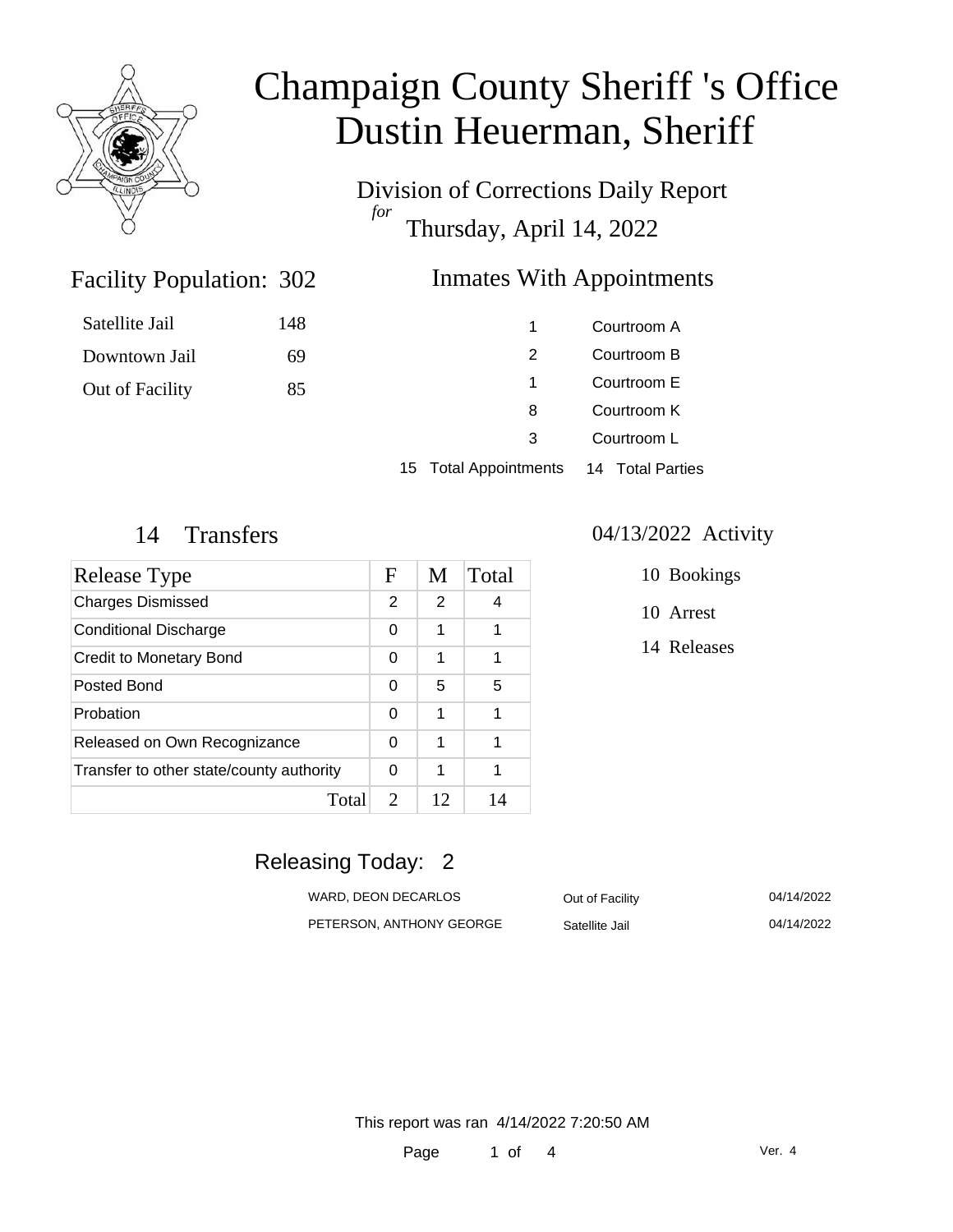

# Champaign County Sheriff 's Office Dustin Heuerman, Sheriff

Division of Corrections Daily Report *for* Thursday, April 14, 2022

#### Custody Status Count

- Electronic Home Dentention 15
	- Felony Arraignment 12
		- Felony Other 1
	- Felony Pre-Sentence 7
		- Felony Pre-Trial 221
	- Felony Pre-Trial DUI 6
	- Felony Sentenced CCSO 5
	- Felony Sentenced IDOC 18
		- Hold Other 2
		- Misdemeanor Pre-Trial 9
- Misdemeanor Sentenced CCSO 1
	- Petition to Revoke 1
	- Remanded to DHS 3
	- Traffic Arraignment 1
		- Total 302

This report was ran 4/14/2022 7:20:50 AM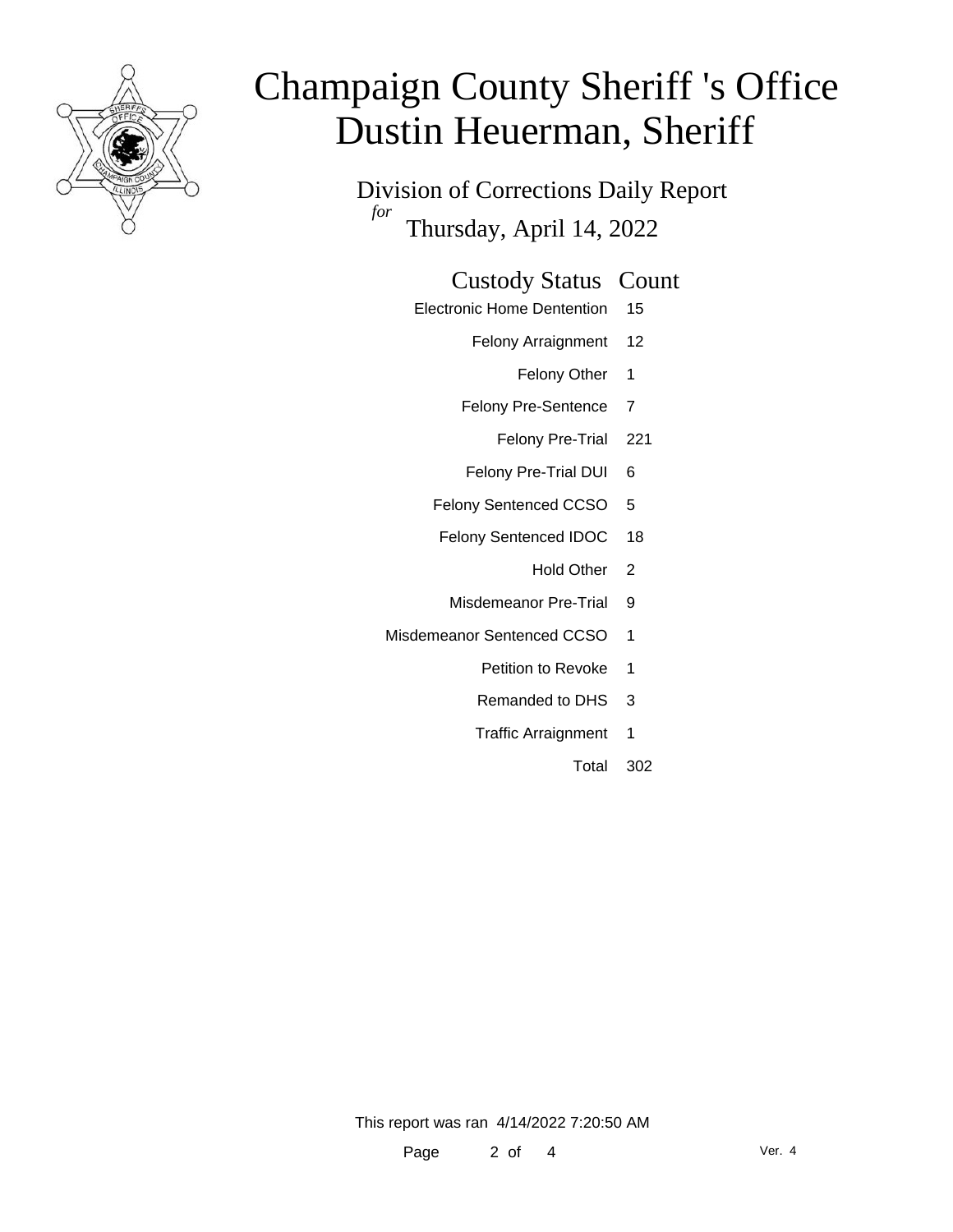

# Champaign County Sheriff 's Office Dustin Heuerman, Sheriff

Division of Corrections Daily Report *for* Thursday, April 14, 2022

### Inmates With Appointments

| Jailing Party Name             | Location    | Number of Records / Node |
|--------------------------------|-------------|--------------------------|
| CARTER, JAMAL ANTONIO          | Courtroom K | 1 / Satellite Jail       |
| HOPE, HEAVEN MARIA ANTOINETTE  | Courtroom K | 1 / Satellite Jail       |
| LEWIS, ORLANDO DESHONE         | Courtroom L | 1 / Downtown Jail        |
| MCCAULEY, TIMOTHY WILLIAM      | Courtroom E | 1 / Satellite Jail       |
| <b>MEEKS, CASSARIOUS MONTE</b> | Courtroom B | 1 / Satellite Jail       |
| MINNIEWEATHER, TERRAIN TANAZ   | Courtroom K | 1 / Satellite Jail       |
| MONTALVO, ANTONIO              | Courtroom L | 1 / Downtown Jail        |
| MOSLEY, JAMES CALVIN           | Courtroom L | 1 / Satellite Jail       |
| PHILLIPS, LAMAR DESHAWN        | Courtroom K | 2 / Satellite Jail       |
| SANDERS, MARQUIS JOVON         | Courtroom K | 1 / Satellite Jail       |
| SMITH, KYLE ALDRICH            | Courtroom K | 1 / Satellite Jail       |
| WEIR, CLINTON HOWARD           | Courtroom A | 1 / Downtown Jail        |
| WILLIAMS, KENNETH BERNARD      | Courtroom B | 1 / Downtown Jail        |
| <b>WIRTH, NICHOLAS RENO</b>    | Courtroom K | 1 / Satellite Jail       |

### **Transfers**

| <b>BENDER, MARQUISE EZEL</b>       |
|------------------------------------|
| CHAPPLE, MEYALE BIANCO             |
| <b>CRANDALL, TERRY LEE, Junior</b> |
| HADJARAB, YOUCEF FAROUK            |
| <b>KRAUS, SIMSON</b>               |
| LEMONS, NATHANIEL LAVERN           |
| LOGAN, SIERRA                      |
| MATA-OROZCO, OLEGARIO              |
| MCMULLEN, BETTY ANN                |
| <b>MCMULLEN, MARC SEAN</b>         |
|                                    |

| BENDER, MARQUISE EZEL       | Posted Bond                                             | Satellite Jail |
|-----------------------------|---------------------------------------------------------|----------------|
| CHAPPLE, MEYALE BIANCO      | Transfer to other state/county authority Satellite Jail |                |
| CRANDALL, TERRY LEE, Junior | Posted Bond                                             | Satellite Jail |
| HADJARAB, YOUCEF FAROUK     | <b>Charges Dismissed</b>                                | Satellite Jail |
| <b>KRAUS, SIMSON</b>        | <b>Conditional Discharge</b>                            | Satellite Jail |
| LEMONS, NATHANIEL LAVERN    | Posted Bond                                             | Satellite Jail |
| LOGAN, SIERRA               | <b>Charges Dismissed</b>                                | Satellite Jail |
| MATA-OROZCO, OLEGARIO       | Probation                                               | Downtown Jail  |
| MCMULLEN, BETTY ANN         | <b>Charges Dismissed</b>                                | Satellite Jail |
| MCMULLEN, MARC SEAN         | <b>Charges Dismissed</b>                                | Satellite Jail |

This report was ran 4/14/2022 7:20:50 AM